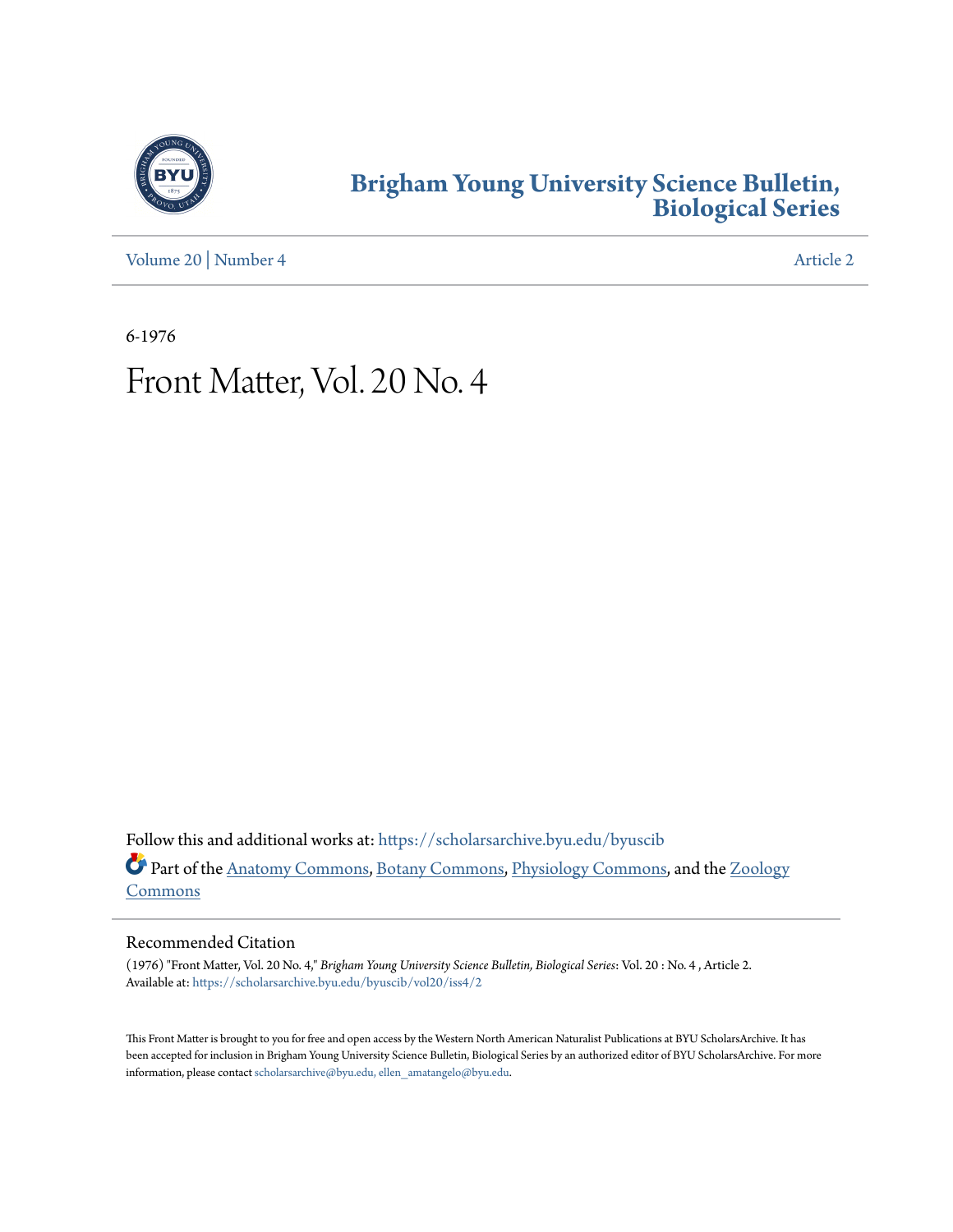

Brigham Young University Science Bulletin



# THE STREBLID BATFLIES OF VENEZUELA (DIPTERA: STREBLIDAE)

by Rupert L. Wenzel



### BIOLOGICAL SERIES — VOLUME XX, NUMBER <sup>4</sup> JUNE 1976/ISSN 0068-1024